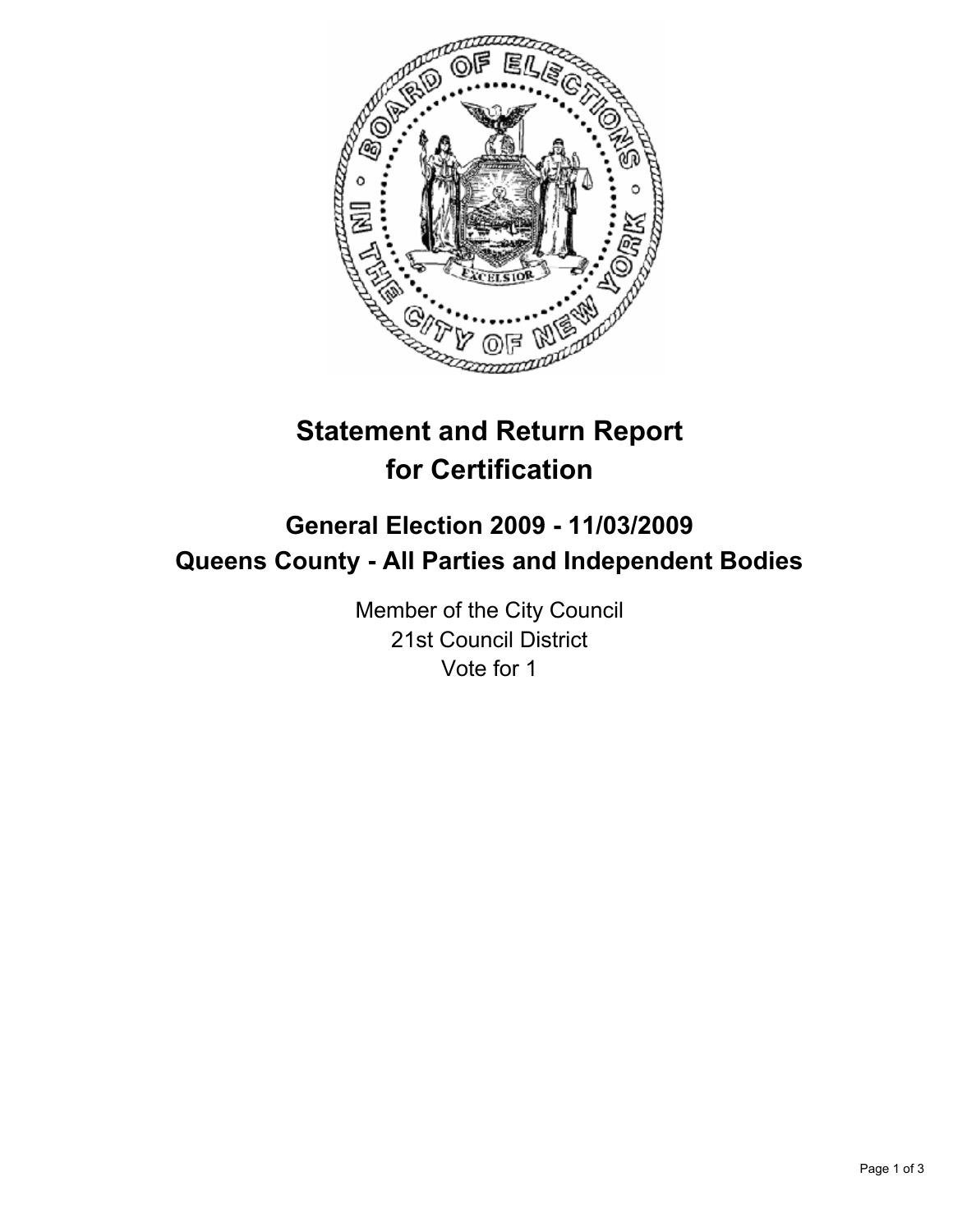

### **Assembly District 27**

| PUBLIC COUNTER                             |   |
|--------------------------------------------|---|
| <b>EMERGENCY</b>                           |   |
| ABSENTEE/MILITARY                          |   |
| <b>AFFIDAVIT</b>                           | 0 |
| <b>Total Ballots</b>                       |   |
| <b>JULISSA FERRERAS (DEMOCRATIC)</b>       |   |
| <b>JULISSA FERRERAS (WORKING FAMILIES)</b> |   |
| <b>Total Votes</b>                         |   |

### **Assembly District 34**

| <b>PUBLIC COUNTER</b>                      | 2,134 |
|--------------------------------------------|-------|
| <b>EMERGENCY</b>                           | 27    |
| ABSENTEE/MILITARY                          | 28    |
| AFFIDAVIT                                  | 18    |
| <b>Total Ballots</b>                       | 2,207 |
| <b>JULISSA FERRERAS (DEMOCRATIC)</b>       | 1,155 |
| <b>JULISSA FERRERAS (WORKING FAMILIES)</b> | 71    |
| <b>Total Votes</b>                         | 1,226 |
| Unrecorded                                 | 981   |
|                                            |       |

## **Assembly District 35**

| 4,291 |
|-------|
| 0     |
| 138   |
| 49    |
| 4,478 |
| 2,768 |
| 91    |
|       |
| 2,860 |
| 1,618 |
|       |

## **Assembly District 39**

| <b>PUBLIC COUNTER</b>                      | 5,230 |
|--------------------------------------------|-------|
| <b>EMERGENCY</b>                           | 5     |
| ABSENTEE/MILITARY                          | 32    |
| AFFIDAVIT                                  | 44    |
| <b>Total Ballots</b>                       | 5,311 |
| JULISSA FERRERAS (DEMOCRATIC)              | 2,858 |
| <b>JULISSA FERRERAS (WORKING FAMILIES)</b> | 140   |
| <b>Total Votes</b>                         | 2,998 |
| Unrecorded                                 | 2.313 |